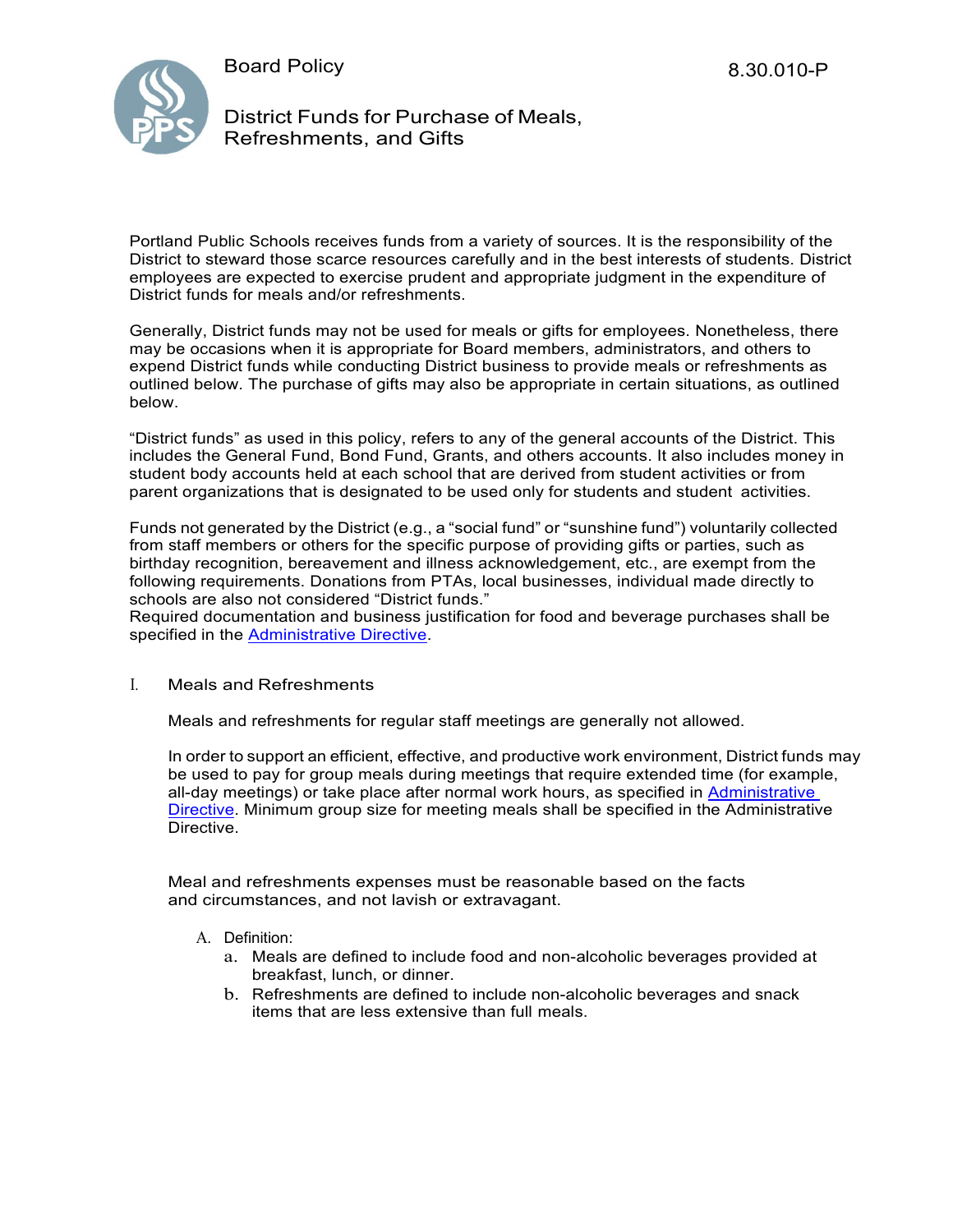

# District Funds for Purchase of Meals, Refreshments, and Gifts

- B. Meals or refreshments for staff and volunteers may be provided by the District as part of Board meetings, at District or building-level committee meetings, professional development trainings, District-authorized advisory committees, community engagement events where they will also be provided to community members, or other District-approved activities, as within reasonable limits and as detailed in [Administrative Directive.](https://www.pps.net/cms/lib/OR01913224/Centricity/Domain/4814/8.30.011-AD.pdf)
- C. Refreshments may be provided by the District for employees at the discretion of the overseeing administrator for mandatory meetings for staff scheduled outside of the normal work day or that by necessity extend over a meal period, within reasonable limits and as detailed in [Administrative Directive.](https://www.pps.net/cms/lib/OR01913224/Centricity/Domain/4814/8.30.011-AD.pdf)
- D. Meals that are not directly business-related may not be provided to staff or others at the District's expense.
- E. The purchase of alcoholic beverages with District funds is strictly prohibited.
- II. Gifts

There are occasions when Board members, administrators, or other District staff may want to recognize employees, and they may provide such recognition at their personal expense only, unless otherwise permitted below, and at all times in compliance with Oregon law:

- A. The Department of Human Resources and/or the Board may provide a small token of appreciation for a Board member's or employee's retirement or years of service and other related service activities utilizing District funds. Approval for this must be sought in the method outlined in [Administrative Directive.](https://www.pps.net/cms/lib/OR01913224/Centricity/Domain/4814/8.30.011-AD.pdf) For example, the Board generally proclaims special recognition for classified employees' week and teacher appreciation week, and Board members may receive plaques in their honor, framed certificates, or student art for their service to the District. The District also may provide an item that acknowledges significant and extraordinary work on behalf of an employee (e.g., a framed certificate).
- B. Modest gift items may be purchased and distributed as incentives for students or community members to participate in district-sponsored activities under certain circumstances. Only under limited circumstances should gift cards for students and community members be purchased and distributed. Details on the authorization process and accountability procedures are provided in [Administrative](https://www.pps.net/cms/lib/OR01913224/Centricity/Domain/4814/8.30.011-AD.pdf) Directive.

Gift cards may never be purchased for employees with District funds.

All other expenditures of District funds for gifts is permitted only with prior authorization from the Board or Superintendent.